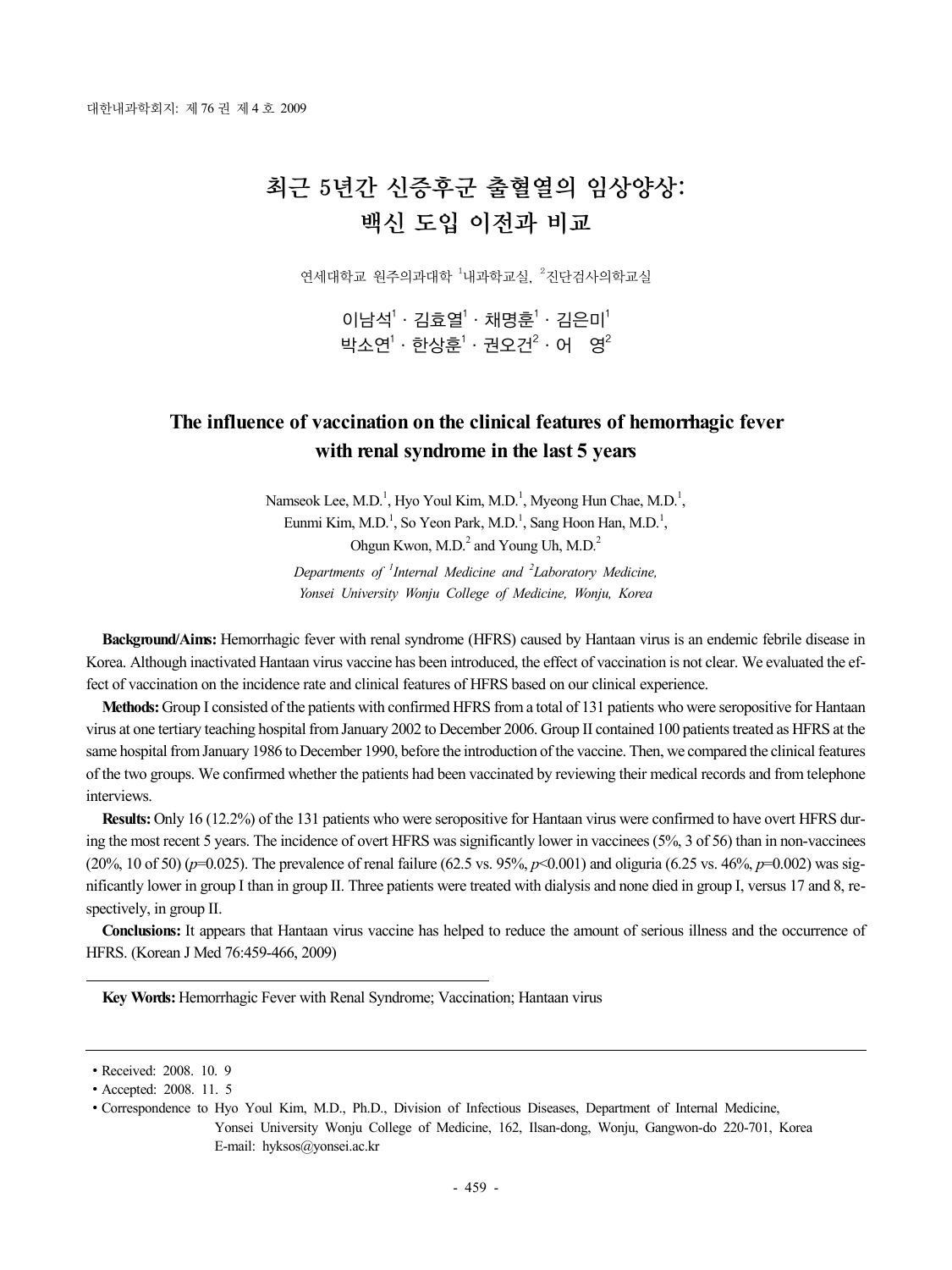#### 서 론

신증후군 출혈열(hemorrhagic fever with renal syndrome, HFRS)은 고열, 신부전, 출혈을 특징으로 하는 급성 발열질 환으로 *Bunyaviridae*과(family), *Hantavirus*속(genus)에 속하는 여러 종의 바이러스에 의해 유발되며, 아시아와 유럽에 걸쳐 널게 분포하는 설치류 매개 인수공통전염병이다<sup>1)</sup>. 국내에서 는 2종의 혈청형인 한탄(Hantaan)바이러스와 서울(Seoul)바 이러스가 신증후군 출혈열을 일으키며, 이 중 대부분을 차지 하는 한탄바이러스가 더 중증의 임상경과를 보인다<sup>2,3)</sup>.

국내에서 신증후군 출혈열은 한국전쟁 중 UN군에서 수천 명의 환자가 발생되어 수백 명이 사망하게 되면서 관심을 끌게 되었다<sup>4)</sup>. 이후에는 한국군에서 매년 수백 명의 환자가 발생되어 오다가 1994년 이후 연간 50명 이하로 감소한 반 면, 최근 들어서는 민간인에서 환자 발생이 증가하여 매년 수백 명의 환자가 보고되고 있다<sup>5)</sup>. 비교적 진단이 정확한 대 상인 군인 코호트에서 환자가 감소되는 추세에 비하여 민간 인에서 환자의 증가는 이례적인 상황으로 민간인에서 진단 된 환자가 실제 급성 감염자인지 규명할 필요가 있다.

한탄바이러스 백신은 1988년 이호왕 등이 환자의 혈액에 서 분리된 한탄바이러스 ROK 84-105주를 젖먹이(suckling) 생쥐의 뇌조직에 감염시켜 배양한 후 0.05% 포르말린으로 약독화시켜 최초의 한탄바이러스 백신을 개발하였고, 백신의 유효성을 나타내는 높은 혈청전환율 자료를 바탕으로 1990 년에 포르말린처리 약독화 한탄바이러스백신(한타박스<sup>®</sup>, 녹 십자, 한국)의 시판이 허가되었으며, 1992년 국가 임시예방 접종사업에 포함되어 현재까지 유행지역의 보건소를 위주로 지속적인 접종이 이루어져 왔다<sup>6-8)</sup>. 그러나 한타박스<sup>®</sup>는 국 내에서 시행된 전향적 야외 임상시험 결과가 없어 질병 예 방 효과에 관해서는 최근까지 논란이 되고 있다<sup>8)</sup>.

이에 본 연구에서는 신증후군 출혈열 유행지역에 소재한 3차 대학병원에서 최근 5년간 신증후군 출혈열 혈청 항체검 사에서 양성을 보인 환자들을 대상으로 백신 접종 여부를 확인하였고, 이 중 실제 현증을 보인 신증후군 출혈열 환자 와 백신 개발 이전 5년간 같은 병원에서 입원 치료를 받았던 신증후군 출혈열 환자를 대상으로 임상양상과 중증도를 비 교하여 유행지역에서 그 동안 널리 시행되어왔던 약독화 한 탄바이러스백신이 환자 발생과 임상양상에 미친 영향을 확 인하고자 하였다.

#### 대상 및 방법

#### 1. 연구 대상 및 설계

2002년부터 2006년까지 5년 동안 연세대학교 원주의과대 학 원주기독병원에 발열로 입원한 환자를 대상으로 고밀도 입자응집검사(high density composite particle agglutination) 또 는 신속 면역크로마토그라피법으로 시행한 한탄바이러스 혈 청 항체가 양성인 총 131명의 환자 중에서 간접면역형광항 체법(indirect immunofluorescent antibody assay)으로 한탄바이 러스 항체 양성이 확진되고, 급성기 신증후군 출혈열에 합당 한 증상과 증후(고열, 옆구리 통증, 급성 신부전, 단백뇨, 혈 소판감소증)를 보인 현증 신증후군 출혈열 환자들을 I군으 로 설정하였다. 비교군으로 백신이 개발되기 이전인 1986년 부터 1990년까지 같은 병원에서 신증후군 출혈열로 입원 치 료를 시행받은 환자들을 II군으로 설정하였다. II군 환자들은 모두 급성기 신증후군 출혈열에 합당한 증상과 증후를 가지 고 있었으며, 한탄바이러스에 대한 혈청학적 검사로 고밀도 입자응집 검사에서 양성을 보인 환자들이었다. 또한 한탄바 이러스 백신이 본격적으로 사용되기 이전으로 II군 환자 중 에 백신 접종자는 없었다. 두 군 간의 임상양상 및 중등도의 차이를 비교하기 위해 대상 환자들의 의무기록을 후향적으 로 조사하였다. 또한 예방접종이 신증후군 출혈열의 발생에 미치는 영향을 파악하기 위하여 2002년부터 2006년까지 원 주기독병원에 내원한 한탄바이러스 항체 양성자를 대상으로 백신접종 여부를 의무기록과 전화 인터뷰로 확인하였다.

#### 2. 실험실적 측정방법

한탄바이러스에 대한 혈청학적 검사는 일차적으로 고밀 도입자응집검사(한타디아Ⓡ, 녹십자, 용인, 한국) 또는 면역 크로마토그라피법(바이오라인 한탄바이러스 $^\text{\textregistered}$ , SD, 용인, 한 국)을 이용하여 측정하였으며, 최종적으로 질병관리본부에 의뢰하여 간접면역형광항체법으로 확인하였다. 간접면역형 광항체법에서 양성판정 기준은 한번 측정한 항체가가 1:512 이상인 경우나 1차와 2차 시행한 항체가 변화가 4배 이상인 경우를 양성으로 판정하였다. 일반혈액 및 생화학 검사는 입 원 당시 최초 시행한 검사 결과값을 수집하였다.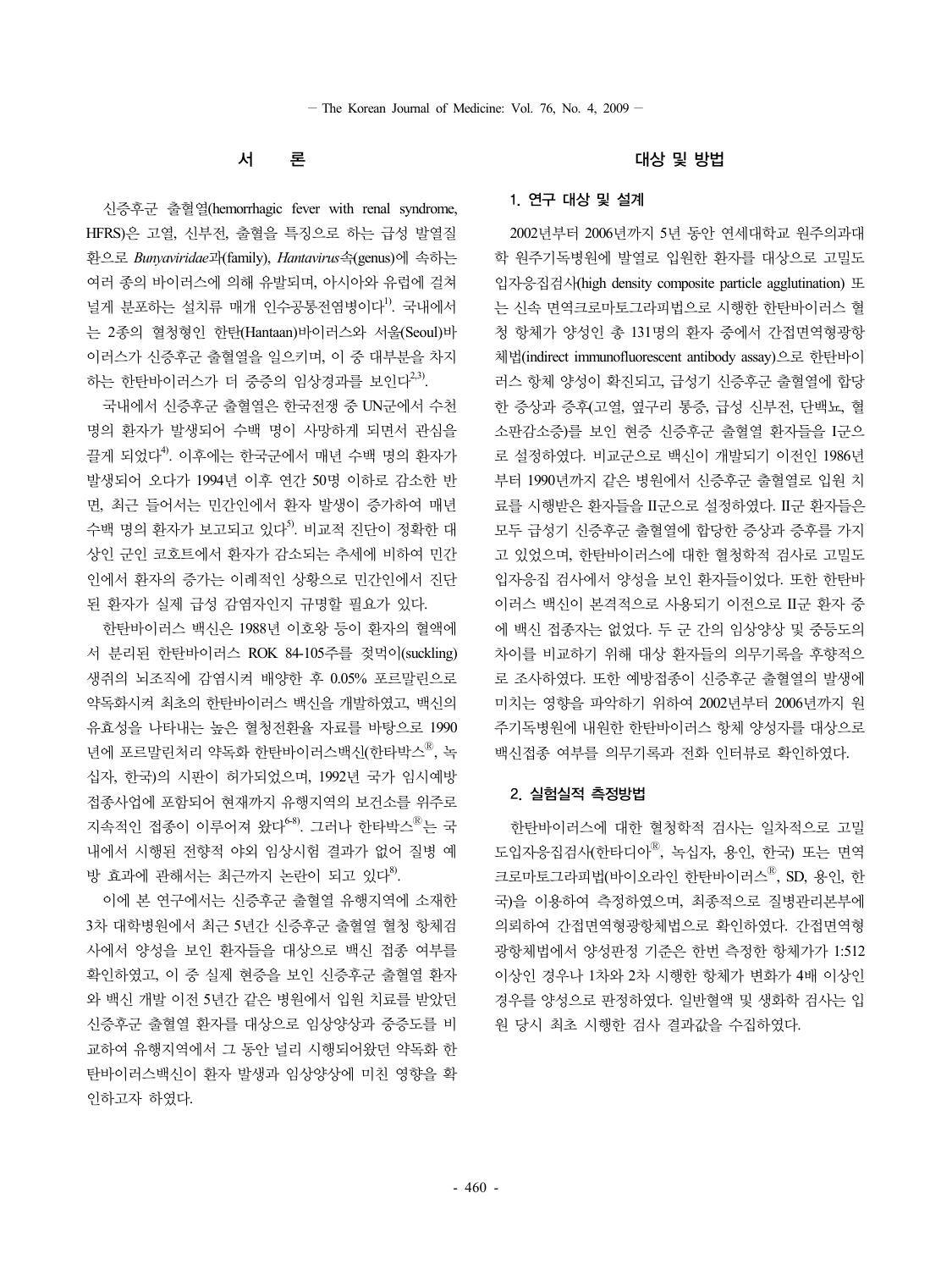$-$  Namseok Lee, et al. Changes of hemorrhagic fever with renal syndrome by vaccination  $-$ 

| Year | Seropositive cases for Hantaan<br>virus $(n=131)$ | HFRS cases Group I<br>$(n=16)$ | Year | HFRS cases Group II<br>$(n=100)$ |  |
|------|---------------------------------------------------|--------------------------------|------|----------------------------------|--|
| 2002 |                                                   |                                | 1986 | 13                               |  |
| 2003 | 29                                                |                                | 1987 | 18                               |  |
| 2004 | 24                                                |                                | 1988 | 16                               |  |
| 2005 | 30                                                |                                | 1989 | 29                               |  |
| 2006 | 36                                                |                                | 1990 | 24                               |  |

**Table 1. The number of patients with hemorrhagic fever with renal syndrome by year**



**Figure 1.** HFRS cases by month of onset in groups I and II.

#### 3. 분석

모든 자료는 평균±표준편차 또는 수(퍼센트)로 표시하였 다. 각 군 간의 임상지표의 차이를 비교하기 위하여 연속변 수의 경우에는 Mann-whitney U test를 사용하였고 명목변수 의 경우에는 Fisher's exact test를 이용하였다. *p* 값이 0.05 미 만인 경우 통계적으로 유의성이 있는 것으로 판정하였다. 모 든 통계 분석은 SPSS 13.0 프로그램(SPSS Inc., Chicago, IL, USA)을 이용하였다.

#### 결 과

### 1. 백신 도입 전 5년과 최근 5년간 발생한 신증후군 출혈열 환자 수

2002년부터 2006년까지 한탄바이러스 항체가 양성으로 보고된 총 131명의 환자 중 신증후군 출혈열로 진단된 I군 환자는 16명(12.2%)이었고, 한탄바이러스백신이 도입되기

**Table 2. The occurrence of overt hemorrhagic fever with renal syndrome (HFRS) according to previous Hantaan virus vaccination in hospitalized patients with a positive Hantaan virus serologic test between 2002 and 2006**

| Previous Hantaan virus<br>vaccination | No HFRS | Overt HFRS | $p$ -value |  |
|---------------------------------------|---------|------------|------------|--|
| Yes $(n=56)$                          | 53      | $3(5.4\%)$ |            |  |
| No $(n=50)$                           | 40      | $10(20\%)$ | 0.025      |  |
| Uncertain $(n=25)$                    | 22      | 3(12%)     |            |  |
| Total $(n=131)$                       | 115     | 16 (12.2%) |            |  |

Data are expressed as number (percent).

전인 1986년부터 1990년까지 5년 동안 신증후군 출혈열로 입원 치료를 받은 II군 환자는 총 100명이었다. 연도별 신증 후군 출혈열 환자 수는 표 1과 같다. 신증후군 출혈열 환자 의 월별 발생 양상은 1990년 이전의 II군에서는 10~12월과 5~7월에 걸쳐 각각 74명(74%)과 15명(15%)의 환자가 발생하 였으나 최근 5년 동안 발생한 I군의 경우 9~12월 사이에 88%에 해당하는 14명의 환자가 발생하였다(그림 1).

#### 2. 백신 접종력과 신증후군 출혈열 발생과의 연관성

최근 5년간 한탄바이러스에 대한 혈청학적 검사에서 양 성을 보인 131명 중 의무기록과 전화 인터뷰로 한탄바이러 스백신 접종 여부를 확인할 수 있었던 환자는 106명이었으 며, 이들의 백신 접종률은 62.5% (56/106)이었다. 백신 접종 력이 있었던 56명의 한탄바이러스 혈청검사 양성자 중 3명 (5.4%)이 신증후군 출혈열로 진단되었고, 백신 접종력이 없 었던 50명의 한탄바이러스 혈청검사 양성자 중 10명(20%)이 신증후군 출혈열로 진단되어 백신 접종력이 있던 환자들에 서 의미 있게 낮은 신증후군 출혈열 발생률을 보였다  $(p=0.025)(\pm 2)$ .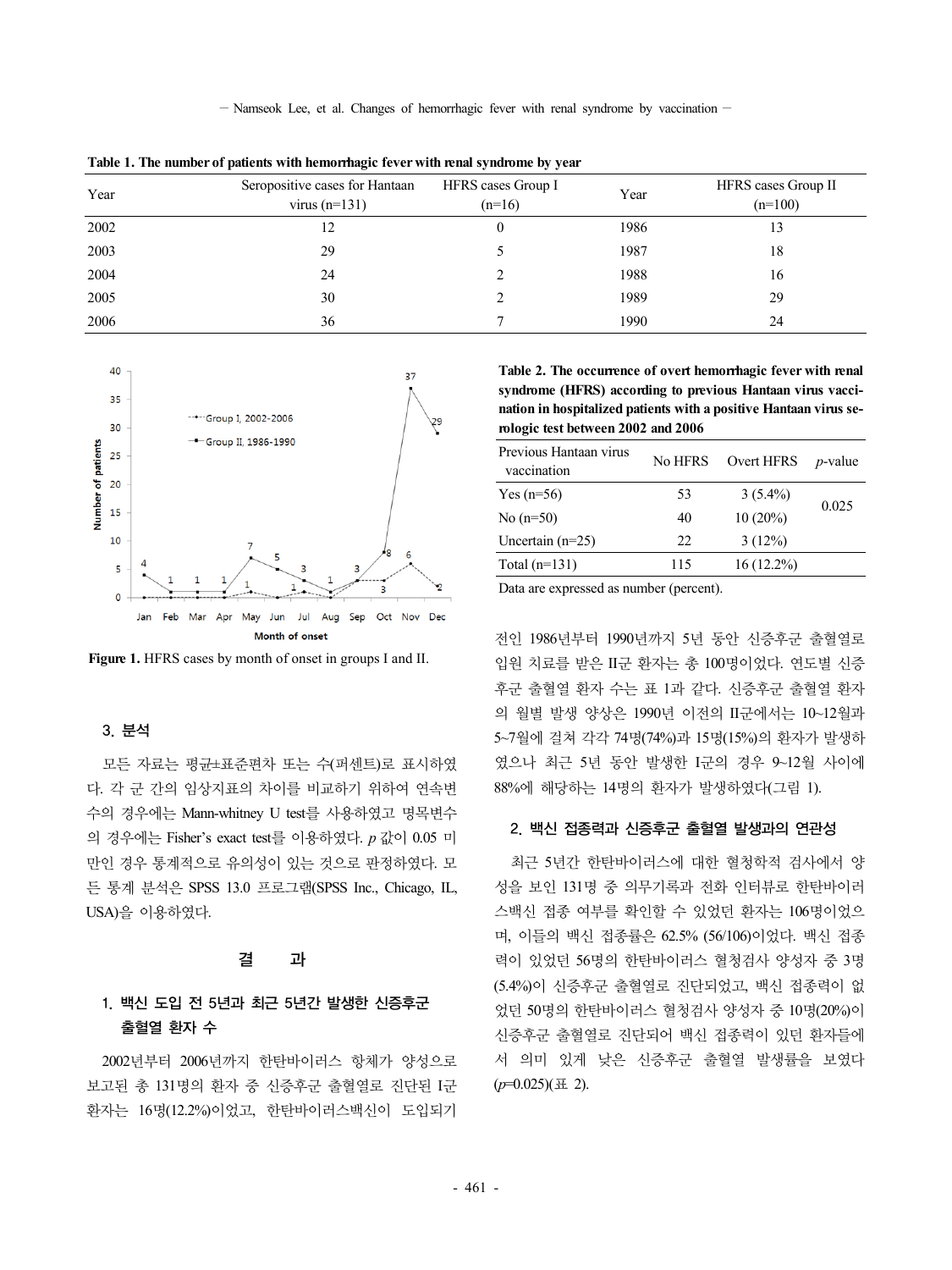| Table 3. Comparison of the clinical features, laboratory findings and outcomes between the two groups |  |  |  |  |  |
|-------------------------------------------------------------------------------------------------------|--|--|--|--|--|
|                                                                                                       |  |  |  |  |  |

| Variables                                                   | Group I*            | Group $II^{\dagger}$ |            |  |
|-------------------------------------------------------------|---------------------|----------------------|------------|--|
|                                                             | $(n=16)$            | $(n=100)$            | $p$ -value |  |
| Age (years)                                                 | $46.9 \pm 20.6$     | $44.4 \pm 13.5$      | 0.974      |  |
| Male                                                        | 12(75)              | 63(63)               | 0.412      |  |
| Duration from onset of symptom to hospital admission (days) | $4.0 \pm 3.1$       | $6.1 \pm 3.6$        | 0.002      |  |
| Duration of hospitalization (days)                          | $14.9 \pm 8.4$      | $10.1 \pm 8.3$       | 0.001      |  |
| Leukocyte count $(\text{/mm}^3)$                            | $13,263 \pm 16,928$ | 17,092±9,814         | 0.003      |  |
| Hemoglobin (g/dL)                                           | $15.1 \pm 2.0$      | $14.4 \pm 3.0$       | 0.442      |  |
| Platelet count $\left(\text{/mm}^3\right)$                  | 64,938±43,378       | 67,860±74,962        | 0.680      |  |
| Blood urea nitrogen (mg/dL)                                 | $28.1 \pm 15.7$     | 73.9±40.5            | < 0.001    |  |
| Serum creatinine (mg/dL)                                    | $2.3 \pm 1.6$       | $6.3 \pm 4.4$        | < 0.001    |  |
| Serum protein $(g/dL)$                                      | $6.3 \pm 0.8$       | $5.8 \pm 0.8$        | 0.043      |  |
| Serum albumin (g/dL)                                        | $3.5 \pm 0.6$       | $3.1 \pm 0.5$        | 0.024      |  |
| Oliguria, <400 mL/day                                       | 1(6.2)              | 46(46)               | 0.002      |  |
| Microscopic hematuria, $\geq$ 5/HPF                         | 8(50)               | 83 (83)              | 0.003      |  |
| Proteinuria                                                 | 13(81.2)            | 91 (91)              | 0.369      |  |
| Acute Renal failure, serum creatinine $\geq 2$ mg/dL        | 10(62.5)            | 95 (95)              | < 0.001    |  |
| Shock, <90/60 mmHg                                          | 2(12.5)             | 13(13)               | 1.000      |  |
| Death                                                       | 0(0)                | 8(8)                 | 0.597      |  |

Data are expressed as the mean±SD or number (percent)

\* Group I included the patients with hemorrhagic fever with renal syndrome that developed in the 5 years after Hantaan vaccine introduction.

<sup>†</sup>Group II included the patients with hemorrhagic fever with renal syndrome that developed during the 5 years before Hantaan vaccine introduction.

## 3. 백신 도입 후 최근 5년간 발생한 신증후군 출혈열 환자(I군)와 백신 도입 이전 5년간 발생한 신증후군 출혈열 환자(II군)의 임상양상 및 중등도 비교

I군과 II군 환자들의 평균 연령은 각각 46.9±20.6세 및 44.4± 13.5세로 두 군 사이에 의미 있는 차이는 없었다. 평균 재원 기간은 I군이 14.9±8.4일, II군이 10.1±8.3일로 I군이 더 길 었다(*p*=0.001). 그러나 증상 발현에서 내원까지의 기간은 I군 이 4.0±3.1일, II군이 6.1±3.6일로 II군이 더 길었다(*p*=0.002). 입원 시 최초로 시행한 일반혈액 검사에서 백혈구 수는 I군 이 13,263±16,928/mm<sup>3</sup>이고, II군에서 17,092±9,814/mm<sup>3</sup>으로 II 군에서 의미 있게 높았으나(*p*=0.003), 혈색소와 혈소판 수 에서는 양 군에서 의미 있는 차이를 발견할 수 없었다. 입원 시 최초로 시행한 생화학 검사에서 혈중요소질소와 크레아 티닌은 I군이 각각 28.1±15.7 mg/dL와 2.3±1.6 mg/dL이었고, II군은 73.9±40.5 mg/dL와 6.3±4.4 mg/dL으로 모두 I군에서 의미 있게 낮았다(*p*<0.001). 혈중 총 단백과 혈청 알부민은 I

군에서 각각 6.3±0.8 g/dL와 3.5±0.6 g/dL이었고, II군에서 5.8±0.8 g/dL와 3.1±0.5 g/dL으로 모두 II군에서 의미 있게 낮 았다(*p*<0.05). 입원기간 중 한번이라도 24시간 소변량이 400 mL 미만의 핍뇨를 보인 환자는 I군에서는 1명(6.3%) 뿐이었 으나, II군에서는 46%의 환자에서 관찰되어 큰 차이를 보였 으며(*p*=0.002), 혈뇨의 발생 빈도 역시 I군에서 50%, II군에 서 83%로 I군에서 의미 있게 더 낮았다(*p*=0.003). 혈청 크레 아티닌이 2 mg/dL 이상으로 급성 신부전이 발생한 환자의 비율은 I군에서 62.5%, II군에서 95%로 I군에서 의미 있게 더 낮았고(*p*<0.001), 혈압을 90/60 mmHg 이상으로 유지하기 위해 혈관 수축제 사용이 필요하였던 패혈성 쇼크 환자와 신부전으로 혈액투석을 시행받은 환자의 비율은 양 군에서 모두 차이가 없었다. I군에서는 사망한 환자 없이 모두 회복 되었으며, II군에서는 12명(12%)이 사망하였으나 통계학적 유의성은 없었다(표 3).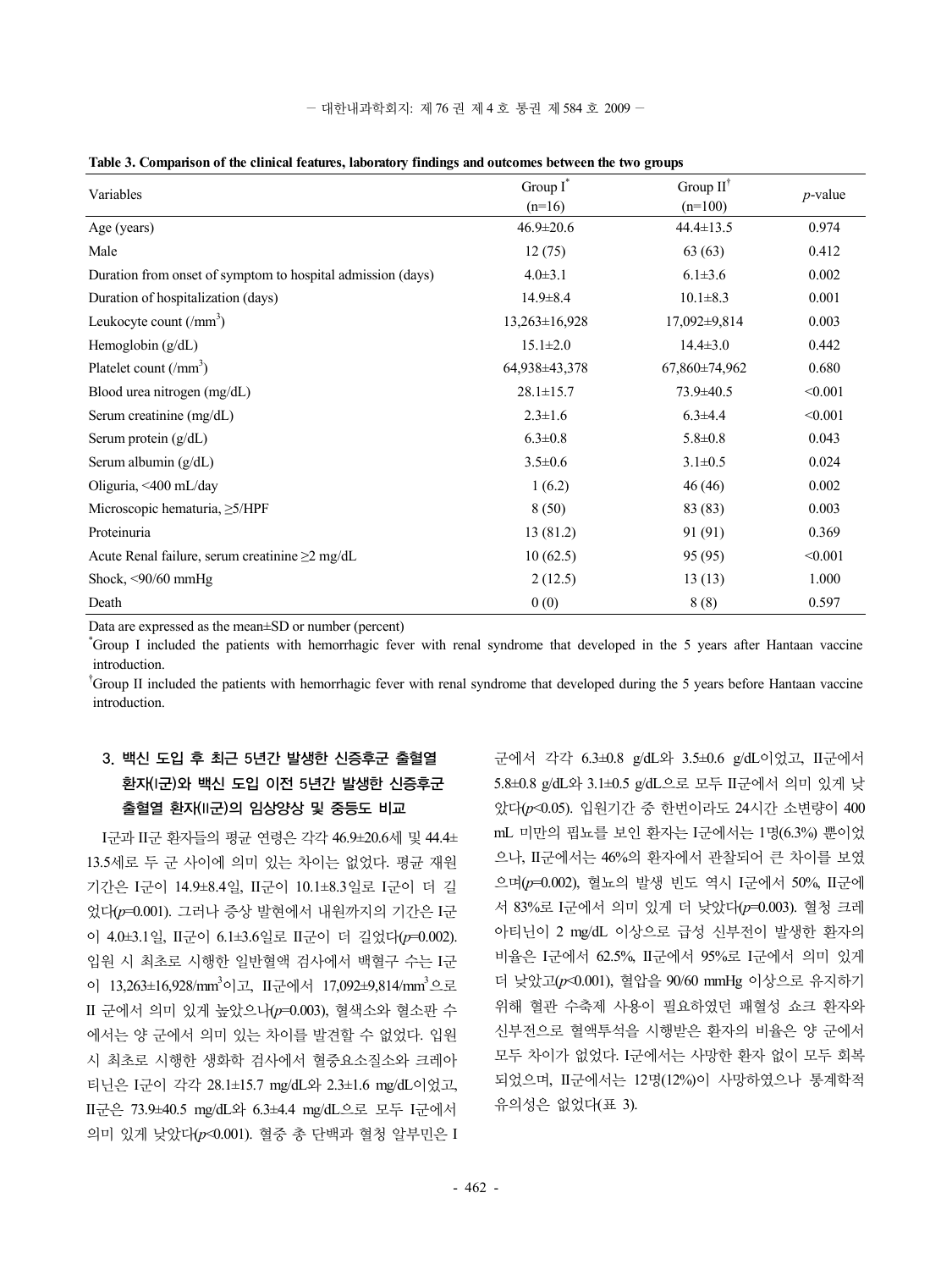#### 고 찰

본 연구는 신증후군 출혈열의 유행지역에 소재한 한 3차 대학병원에서 시행된 것으로 백신 도입 전 5년 동안과 최근 5년 동안 발생한 신증후군 출혈열 환자를 비교 하였다. 1986 년부터 1990년까지 100명이었던 환자가 2002년부터 2006년 까지 같은 5년 동안 16명으로 급격한 환자 수의 감소가 있었 다. 백신도입 전 5년과 최근 5년간을 비교하여 보았을 때 연 구 시행 병원의 병상 수는 약 20% 정도 증가하였고, 연구 병 원이 속한 진료권역의 인구 수는 큰 변동이 없었다. 본 연구 결과가 전국적인 신증후군 출혈열 환자의 발생 추이를 반영 할 수는 없겠지만 질병관리본부의 전염병 신고 자료를 보면 민간인에서 지속적으로 신증후군 출혈열 환자가 증가하고 있는 것과는 상이한 결과이다. 이와 같은 신증후군 출혈열 신고 환자 수의 증가는 유행지역에서 한탄바이러스 예방접 종률 증가로 인한 항체 양성자의 증가와 발열 환자에서의 일상적인 한탄바이러스 항체검사의 시행으로 혈청 양성자에 대한 신고율 증가 등을 원인으로 생각해 볼 수 있겠다. 즉, 신고된 환자 중 한탄바이러스 혈청 검사에는 양성이나 실제 신증후군 출혈열에 이환되지 않은 환자가 있을 수 있겠다. 실제로 본 연구에서 최근 5년간 발열로 입원한 환자를 대상 으로 조사한 한탄바이러스 혈청검사 양성자 중 실제 신증후 군 출혈열 환자는 12.2%에 불과하였다. 신증후군 출혈열의 진단에 이용되는 혈청 검사에는 고밀도입자응집 검사와 신 속 면역크로마토그라피법이 일선병원에서 흔히 사용되며, 확진 검사로 전문검사기관에서 면역형광항체 검사가 시행되 고 있다. 그러나 이런 혈청학적 검사는 신증후군 출혈열에 이환된 상황뿐만 아니라 과거 감염, 백신접종, 과거 또는 현 재의 불현성 감염 등에 의해서도 양성을 보일 수 있다. 혈청 검사에서 양성인 환자가 현재 이 질환에 이환되어 있는지의 여부를 감별하는데는 보조적인 검사법으로 항원-항체 결합 력 측정(avidity assay)을 이용할 수 있다<sup>9)</sup>. 이 검사는 어떤 특 정 항원에 노출된 후 이에 대한 면역반응으로 생성되는 항 체는 초기에는 항원과의 결합력이 약한 항체가 형성되고 시 간이 경과하면서 좀 더 결합력이 강한 항체를 형성하게 되 는 점을 이용한 것이다. 그러나 일선 병원에서 이 검사를 시 행하기란 현실적으로 어려우며, 대개는 임상양상으로 신증 후군 출혈열에 이환 여부를 판단하게 된다. 최근 5년간 조사 한 한탄바이러스 혈청검사 양성자 중 혈청검사 이전에 신증 후군 출혈열을 앓은 과거력이 있었던 환자는 없었다. 불현성 감염이 있을 수도 있겠으나 혈청검사 양성자 중 실제 신증 후군 출혈열 환자가 적은 것에는 유행지역에서 지속적으로 시행되고 있는 한탄바이러스 백신접종의 영향을 고려해 볼 수 있겠다. 실제로 본 연구에서 한탄바이러스 혈청검사 양성 자 131명 중 한탄바이러스 백신 접종 여부를 확인할 수 있었 던 환자는 106명이었고, 이 중 이전에 한탄바이러스백신을 맞은 적이 있었던 환자는 56명(62.5%)이었다.

한탄바이러스백신은 국내에서 신증후군 출혈열 다발 지 역의 군인, 농부, 설치류 동물 실험실 종사자 같은 고위험군 이 접종 대상이 되며, 한 달 간격으로 2회에 걸쳐 기초접종을 시행하고 1년 후 추가접종을 시행하는 것으로 권장되고 있 지만, 2년 이후의 재접종에 대한 기준은 마련되어 있지 않 다 $^{10}$ . 최근 한국구을 대상으로 시행된 한탄바이러스의 예방 효과를 평가하기 위한 후향적 환자-대조군 연구에서 백신을 접종 받은 횟수가 증가할수록 예방효과가 증가함을 보여 주 었으나 통계적인 유의성을 증명하지는 못하였으며11), 이 연 구는 백신의 3회 접종 후 평균 7.3개월 동안의 단기간 관찰 결과로 장기적인 예방 효과에 대한 연구의 필요성을 제기하 였다. 현재까지 국내에서 백신 접종자들에 대한 항체 양전 율과 생성된 항체의 지속기간에 대한 연구들은 많이 보고되 었지만8,12-15), 백신의 장기 면역원성에 대한 연구는 이루어져 있지 않다. 약독화 한탄바이러스 백신인 한타박스<sup>®</sup>에 대한 최초의 무작위 위약-대조군 이중맹검 야외 임상실험이 1996 년부터 1998년에 걸쳐 유고슬라비아에서 실시되어 실제로 신증후군 출혈열 환자 발생을 감소시켰다는 결과를 보여주 었으나<sup>16)</sup> 실험군과 대조군을 전향적으로 비교 관찰한 것이 아니고, 환자 발생을 비교하기 위해 환자 등록자료를 이용하 였다는 제한점이 있다.

본 연구에서는 한탄바이러스백신 접종 유무에 따른 현증 신증후군 출혈열 발생률을 최근 5년간 혈청검사 양성자를 대 상으로 파악하여 보았다. 백신 접종력이 있었던 환자(5.4%) 보다 백신 접종력이 없었던 환자(20%)에서 더 높은 신증후 군 출혈열 발생률을 보였다. 이것은 신증후군 출혈열에 대한 한탄바이러스 백신의 예방효과를 간접적으로 보여준 결과라 고 생각한다. 그러나 한탄바이러스 백신 접종력은 환자의 기 억력에 의존하여 조사하였고, 최근 5년 동안 한탄바이러스 항체가 양성으로 보고된 131명만을 대상으로 조사하였기 때 문에 백신의 실질적인 질병예방효과가 정확하게 반영되었다 고 보기는 어려울 것이다.

본 연구에서 3명(5.4%)의 환자는 백신 접종력이 있음에도 불구하고 신증후군 출혈열이 발생하였다. 이들 환자들의 백 신 접종력은 기억에 의존한 조사여서 접종시기와 접종횟수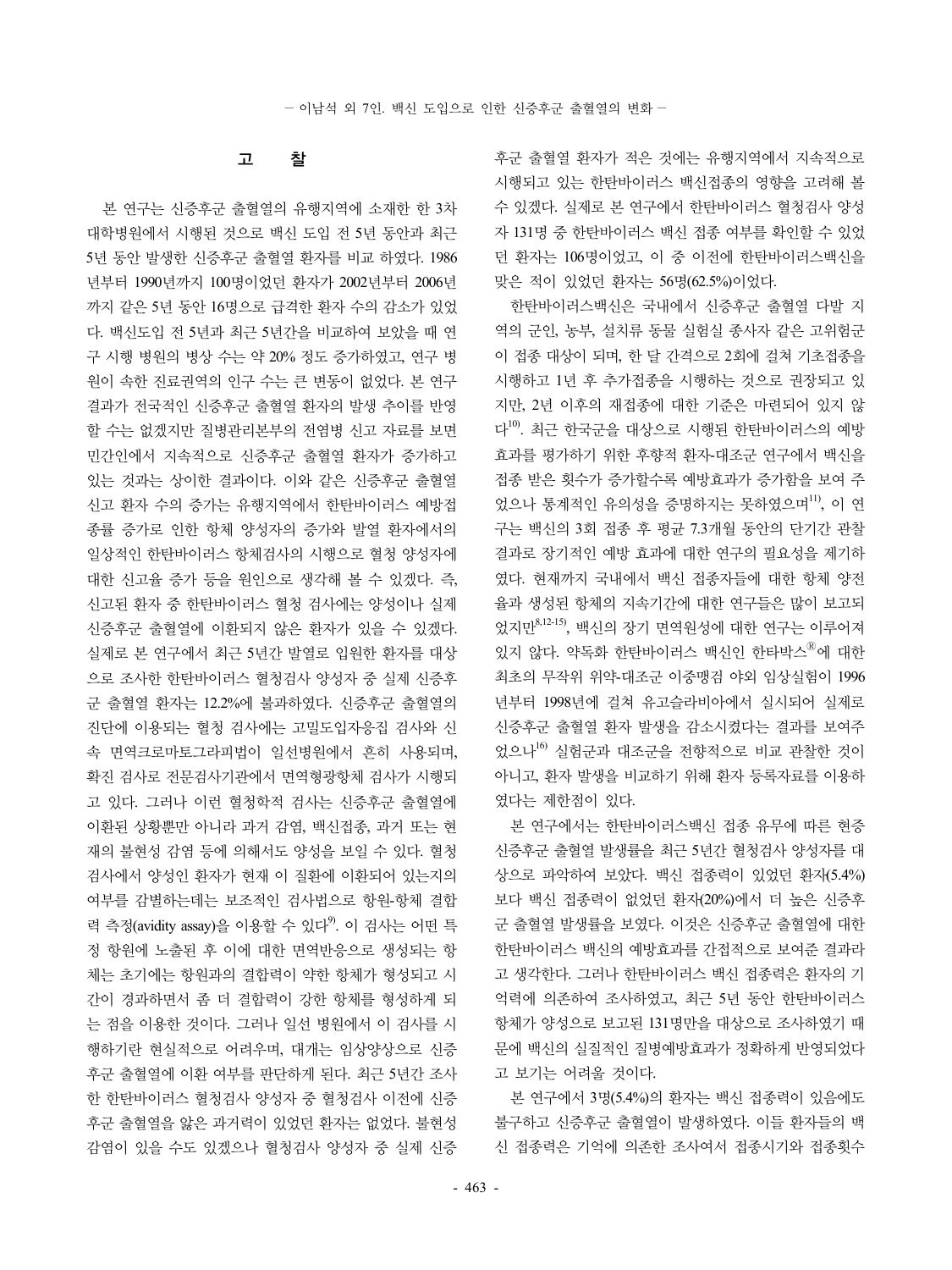가 정확하지는 않으나 한 명은 2년 이전에 접종을 받았고, 2 명은 1년 이전에 1차례의 기초접종만 맞았다고 하여 백신의 예방효과가 불완전하였을 가능성이 있다. 지금까지 신증후 군 출혈열 백신인 한타박스<sup>®</sup>에 대한 접종 후 항체 양전율 연구를 종합해 보면 1개월 간격으로 2회 접종한 후 간접면 역형광항체법을 사용하여 측정한 형광항체 IgG의 양전율은 95% 정도이고, 1년 후에는 36~62%로 감소하였으며, 3차 추 가접종 후에는 다시 92~100%로 증가하였다12-15). 다른 혈청 학적 검사법인 면역효소측정법이나 고밀도입자응집 검사로 시행된 대부분의 연구들에서도 비슷한 결과를 보였다. 그러 나 이들 혈청검사법들에 비해 중화항체에 의한 바이러스 억 제 정도를 직접 측정함으로써 백신효능을 평가하는데 더 실 질적인 검사로 받아들여지는 플라크감소중화시험(plaque reduction neutralizing test)에서는 연구자마다 큰 차이를 보여 두 연구13,14)에서는 2차례의 기본접종 후 중화항체 양전율을 76.5%와 75%로 보고한 반면, 한 연구8)에서는 33.3%밖에 안 되는 것으로 보고하였다. 이와 같이 한타박스<sup>®</sup> 중화항체 생 성 반응이 매우 낮은 이유에 대해서는 사백신 제조과정에서 0.05% 포르말린으로 15일간 불활성화 처리 공정이 한탄바이 러스 외피단백질인 G1, G2 glycoprotein 항원의 변성을 초래 하여 중화항체 유도 면역반응에 실패하는 것으로 추측하고 있다. 혈중 중화항체 보유 여부가 백신의 면역원성을 평가하 는데 표준 검사법으로 인정되고 있기 때문에 이와 같은 낮 은 중화항체 양전율은 한타박스<sup>®</sup> 접종에 의한 질병 예방효 과가 완전하지 않음을 시사한다. 또한 백신 접종을 받았음에 도 불구하고 신증후군 출혈열에 이환되는 사례들이 군인 환 자들에서 보고되어 백신 효과에 대한 의문이 제기되기도 하 였다17).

본 연구에서는 최근 5년과 백신 도입 이전 5년의 신증후 군 출혈열 환자를 비교함으로써 유행지역에서 그동안 널리 시행되어왔던 약독화 한탄바이러스 백신접종이 이 질병의 임 상양상과 중증도에 미친 영향을 확인하고자 하였다. 발생 시 기는 백신 도입 이전에는 10~12월에 대유행 시기와 5~7월에 소유행 시기가 뚜렷하게 나누어지는 양상이었으나 최근 5년 동안에는 9~12월 사이에 대부분의 환자가 발생하는 단일 유 행 양상을 보였다. 최근 5년간과 백신도입 이전 5년간 발생 한 신증후군 출혈열 환자들을 비교하여 보았을 때 의미 있 는 차이를 보였던 것은 일반혈액 검사에서 백혈구 수와 생 화학검사에서 혈중요산질소, 혈청 크레아티닌, 혈중 총 단백 과 혈청 알부민 등의 검사 소견과 혈뇨의 빈도 등으로 백신 도입 전의 환자들에 비해 최근 5년간 발생한 환자들이 더 경

다18). 핍뇨의 빈도와 혈청 크레아티닌 2 mg/dL 이상의 급성 신부전의 빈도가 백신 도입 이전의 환자에 비해 최근 5년간 환자에서 더 낮았는데, 한 연구<sup>19)</sup>에서는 24시간 소변량이 400 mL 이하의 핍뇨를 보인 군이 비핍뇨성 신부전군에 비해 더 중증의 임상경과를 보였고, 내워시 백혈구 15,000/mm3 이 상, 혈소판 38,000/mm3 이하, AST 110 IU/L 이상 및 현미경 적 혈뇨(≧5/HFP)가 핍뇨성 신부전을 예측하는데 도움이 되 었다. 본 연구에서 혈청 크레아티닌 2 mg/dL 이상의 급성 신 부전으로 진행하지 않은 경한 임상경과를 보인 환자의 비율 이 최근 5년간 환자에서 더 많았으나, 패혈성 쇼크와 신부전 으로 혈액투석을 시행받은 환자의 비율은 양 군에서 유사하 였다. 최근 5년간 환자에서는 사망환자는 없었으며, 백신 도 입 이전 5년간 환자에서는 8명(8%)이 사망하였으나 발병 환 자 수가 적어 통계적 유의성은 증명할 수 없었다. 증상발현 시작부터 병원 내원까지의 기간이 최근 5년간 환자들에서 약 2일 정도 짧았는데 이는 유행지역에서 의료 접근성이 좋 아지고, 가을철 발열질환에 대한 홍보와 교육 등으로 인한 조기 병원 방문의 결과로 생각된다. 평균 재원 기간은 최근 5년간 환자 군이 백신도입 이전 5년간 환자 군에 비해 더 길 었다. 이는 최근 5년간 환자에서는 사망 환자가 없었던 반면 백신 도입 이전 5년간 환자에서는 입원 후 초기에 사망한 환 자가 있었던 것이 일부 영향을 주었을 것으로 생각한다. 추 가적으로 최근 내원한 혈청 검사 양성자 중 신증후군 출혈 열의 급성기 증상과 증후가 없는 환자들의 경우 무증상감염 의 가능성이 있어 이들 환자들까지 포함 한다면 백신 도입 이전의 환자들에 비해 확실히 임상양상이 경하다고 말할 수 있겠다. 이와 같은 결과는 백신 도입으로 인한 직접적인 효 과로 볼 수도 있겠으나, 1) 일반혈액 및 생화학 검사를 입원 당시 최초 시행한 검사 결과 값을 이용하였고, 2) 증상 발현 부터 입원까지 기간이 최근 5년간 환자들에서 약 2일 정도 짧았던 반면 재원기간은 더 길었고, 3) 양 군에서 혈액 투석 을 시행하거나 사망한 환자 수에서 통계학적으로 의미 있는 차이가 없는 것으로 보아, 과거에 비해 의료 접근성이 좋아 지고, 비교적 증상 초기에 병원을 방문하여 대증적 치료를 시행하는 것도 임상양상의 차이에 영향을 미쳤으리라 생각

한 결과 수치를 보였다. 혈청 알부민은 신증후군 출혈열의 중증도를 예측할 수 있는 인자로 알려져 있는데 혈관투과성 의 증가로 장에서 단백 소실이 증가하며, 저알부민혈증의 정 도가 심할수록 중증의 임상소견을 보이는 것으로 알려져 있

최근 민간인에서 신증후군 출혈열의 발생이 증가한다는

된다.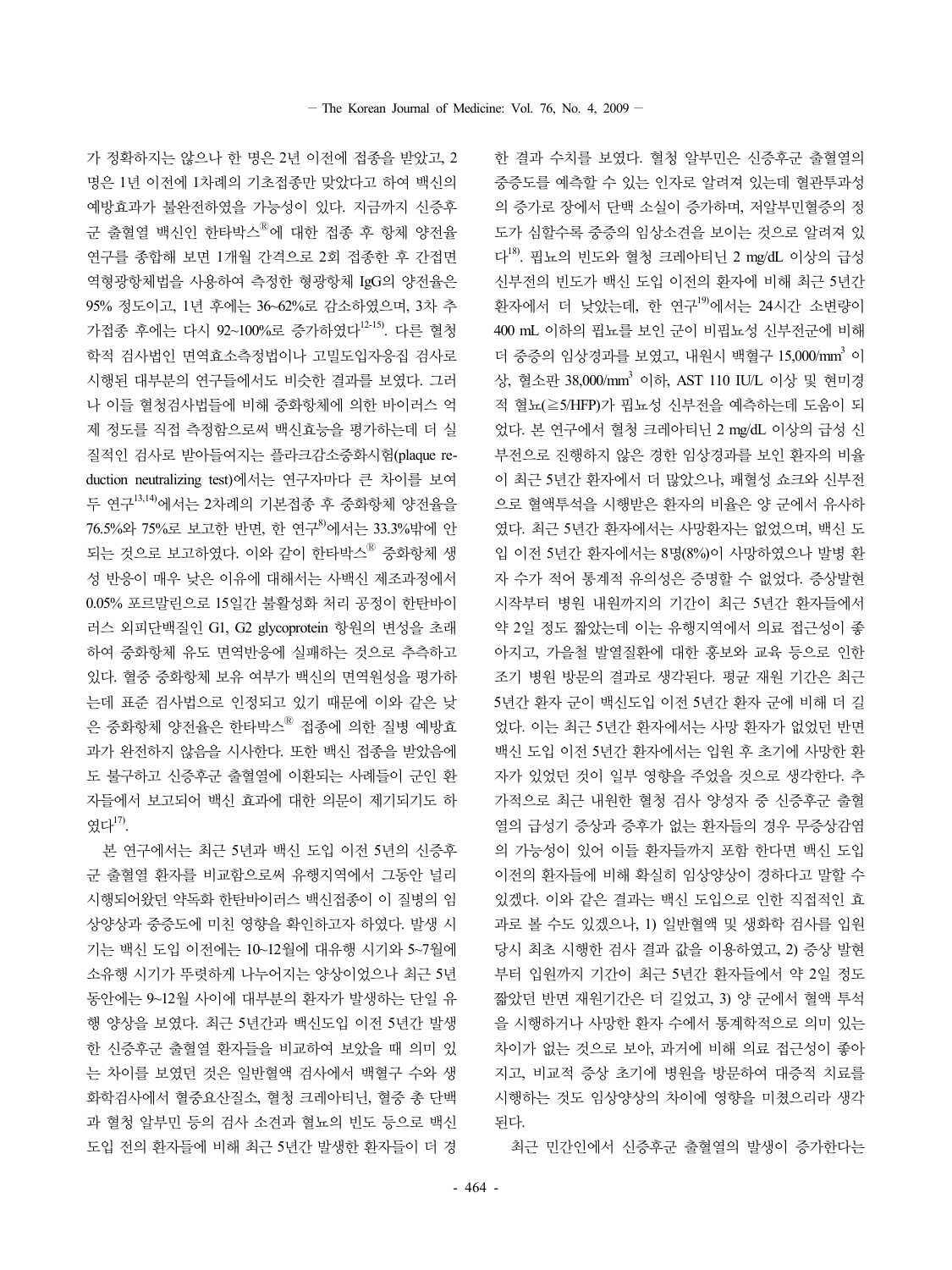보고와는 다르게 본 연구 결과 한탄바이러스 항체 양성자 중 신증후군 출혈열로 진단된 환자의 비율이 낮고, 최근에 발생한 신증후군 출혈열 환자들의 임상양상이 백신 개발 이 전의 환자들보다 경한 것으로 판단해 볼 때 한타바이러스백 신이 신증후군 출혈열의 중증도 감소와 환자 발생의 감소에 기여하였을 것으로 생각된다.

#### 요 약

목적: 신증후군 출혈열은 국내 풍토 발열 질환으로, 한탄 바이러스 약독화 백신이 사용되고 있으나 백신 효과가 확실 히 정립되어 있지 않아 예방 백신의 사용 후 신증후군 출혈 열 발생률 및 중증도의 변화를 알아보고자 하였다.

방법: 원주기독병원에 2002년부터 2006년까지 한탄바이 러스 혈청검사 양성인 131명 중 신증후군 출혈열로 확진된 16명의 환자들을 I군으로, 한탄바이러스 백신이 개발되기 전 인 1986년부터 1990년까지 신증후군 출혈열로 치료를 받은 100명의 환자들을 II군으로 설정하여 의무기록을 후향적으 로 조사하였고, 예방 접종의 영향을 확인하기 위하여 2002년 부터 2006년까지 한탄바이러스 항체 양성자들을 대상으로 백신 접종 여부를 의무기록과 전화 인터뷰로 확인하였다.

결과: 최근 5년 동안 한타바이러스 항체가 양성인 131명 중 현증 신증후군 출혈열로 진단된 환자는 16명(12.2%)이었 다. 최근 5년간 항체 양성자 131명 중 백신을 접종받은 군과 접종받지 않은 군에서 신증후군 출혈열 환자의 발생률은 각 각 5.4% (3/56) 및 20% (10/50)로 접종군에서 의미 있게 낮았 다(*p*=0.025). 신부전 발생률은 I군에서 62.5%, II군에서 95% 로 I군에서 의미 있게 더 낮았으며(*p*<0.001), 핍뇨의 발생률 도 I군에서 6.25%, II군에서 46%로 I군에서 의미 있게 더 낮 았다(*p*=0.002). I군과 II군에서 투석을 시행한 환자수와 사망 자 수는 각각 I군에서는 3명과 0명, II군에서는 17명과 9명이 었다.

결론: 한타바이러스 항체 양성자 중 신증후군 출혈열로 진단된 환자의 비율이 낮았으며, 최근에 발생한 신증후군 출 혈열 환자들의 임상 양상이 백신 개발 이전의 환자들보다 경한 것으로 판단해 볼 때 한타바이러스백신이 신증후군 출 혈열의 중증도 감소와 환자 발생의 감소에 기여하였을 것으 로 생각된다.

중심 단어: 신증후군 출혈열; 예방접종; 한탄바이러스

#### **REFERENCES**

- 1) Kruger DH, Ulricha R, Lundkvist AA. *Hantavirus infections and their prevention. Microbes Infect 3:1129-1144, 2001*
- 2) Lee HW. *Hemorrhagic fever with renal syndrome in Korea. Rev Infect Dis 11(Suppl 4):S864-S876, 1989*
- 3) Lee JS. *Clinical features of hemorrhagic fever with renal syndrome in Korea. Kidney Int Suppl 35:S88-S93, 1991*
- 4) Smadel JE. *Epidemic hemorrhagic fever. Am J Publ Health Nations Health 43:1327-1330, 1953*
- 5) Korea Centers for Disease Control and Prevention. *2007 Communicable diseases surveillance yearbook. P. 194-197, Seoul, Shinsung Total System, 2008*
- 6) Lee HW, Ahn CN, Song JW, Back LJ, Seo TJ, Park SC. *Field trial of an inactivated vaccine against hemorrhagic fever with renal syndrome in humans. Arch Virol 1(Suppl):35-47, 1990*
- 7) Lee CH, Byun KS, Kim WJ, Woo YD, Lee HW. *Persistence of antibodies after immunization with the inactivated vaccine against hemorrhagic fever with renal syndrome in humans. J Korean Soc Virol 22:239-243, 1992*
- 8) Sohn YM, Rho HO, Park MS, Kim JS, Summers PL. *Primary humoral immune responses to formalin inactivated hemorrhagic fever with renal syndrome vaccine (Hantavax): consideration of active immunization in South Korea. Yonsei Med J 42:278-284, 2001*
- 9) Woo HJ, Cheong HJ, Kim WJ, Kim MJ, Park SC, Baek LJ. *Diagnosis of acute Hantaan virus infection by IgG avidity assay. Korean J Med 56:629-635, 1999*
- 10) The Korean Society of Infectious Diseases. *Vaccination for adult. 1st Ed. P131-139, Seoul, Koonja publishing Co., LTD, 2007*
- 11) Park K, Kim CS, Moon KT. *Protective effectiveness of hantavirus vaccine. Emerg Infect Dis 10:2218-2220, 2004*
- 12) Woo YD, Chu YK, Baek LJ, Lee HW. *An immunoserological study of vaccine against haemorrhagic fever with renal syndrome. J Korean Soc Virol 30:11-18, 2000*
- 13) Cho HW, Howard CR. *Antibody responses in humans to an inactivated hantavirus vaccine (Hantavax). Vaccine 17:2569-2575, 1999*
- 14) Chu YK, Woo YD, Lee HW. *Immune response and antibody persistence against Hantaan virus of vaccinees with Hantavax(TM). Korean J Infect Dis 30:317-324, 1998*
- 15) Lee HW, Baek LJ, Woo YD. *The persistence of immunity against haemorrhagic fever with renal syndrome among Hantaan virus vaccinees. J Korean Soc Microbiol 27:73-77, 1992*
- 16) Chu YK, Gligic A, Tomanovic S, Bozovjc B, Obradovic M, Woo YD, An CN, Kim H, Jiang YS, Park SC, Kim MJ, Lee EI, Lee HW. *A field efficacy trial of inactivated Hantaan virus vaccine (Hantavax(TM)) against hemorrhagic fever with renal syndrome (HFRS) in the endemic areas of Yugoslavia from 1996 to 1998. J Korean Soc Virol 29:55-64, 1999*